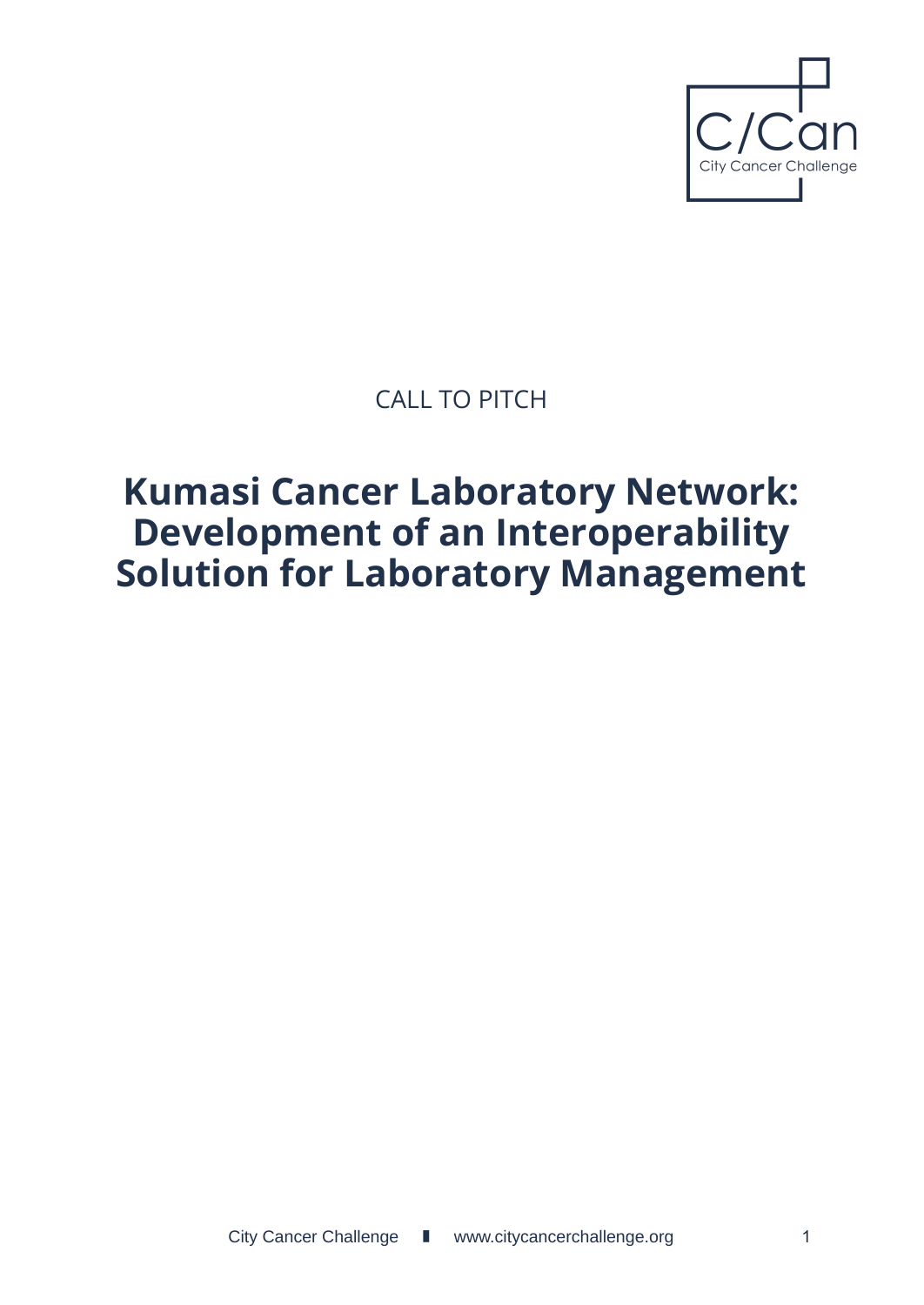Table of Contents

**[Overview](#page-2-0) [Objectives](#page-2-1) [Scope](#page-2-2) [Eligibility](#page-3-0)** Expected [Functionality](#page-3-1) [Expression](#page-4-0) of Interest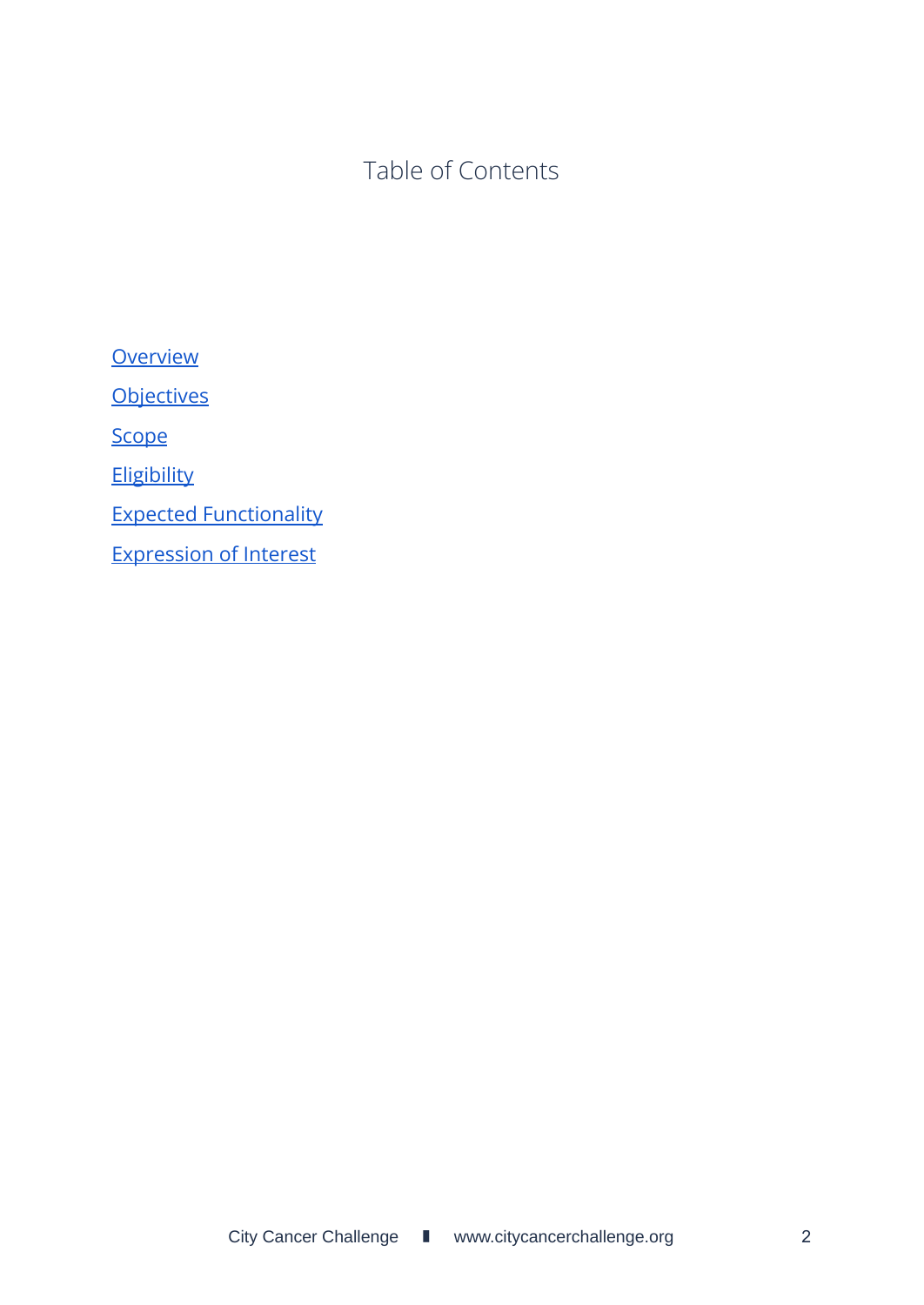## Overview

<span id="page-2-0"></span>City Cancer Challenge [Foundation](http://www.citycancerchallenge.org) (C/Can) supports cities around the world to improve access to equitable, quality cancer care, through a city-based partnership initiative that aims to transform the way stakeholders from the public and private sectors collectively design, plan, and implement cancer solutions.

In Kumasi, as part of the city engagement process, C/Can is supporting city stakeholders to build a network of private and public laboratories to optimise capacity within the network, allow for faster turnaround times for diagnostics and ultimately enhance patient outcomes, with a long term vision of supporting oncology related research. In this context, C/Can is looking for a technology solution provider to partner with the pathology laboratory network.

Therefore, C/Can invites qualified technology solution providers to respond to this Call to Pitch ("the Call") for the development of an interoperability solution (the "Project") that will facilitate communication and exchange of data between existing information management systems of public and private laboratories within the network\*, the cancer registry in Kumasi and other relevant stakeholders.

## Objectives

<span id="page-2-1"></span>The primary objective of the Call is to identify and prequalify experienced technology solution providers that have the capability to develop and implement the interoperability solution between laboratories in scope.

The technology solution provider should provide a solution that integrates existing health management information systems with the long term objective of standardising processes across the laboratory network and improving efficiency.

Other outcomes include reducing paper reporting and manual processes for laboratories within the network as well as tracking performance indicators such as turn-around times (TAT) for test results, test workload volumes and number of repeat sample tests across the laboratories.

#### Scope

<span id="page-2-2"></span>The technology solution provider will partner with the pathology laboratory network to deploy an interoperability solution that is agile and adaptable to the unique needs of the laboratories.

High level activities to be performed by the technology solution provider will include:

• Conduct a site assessment of the laboratories to validate the existing technology and system requirements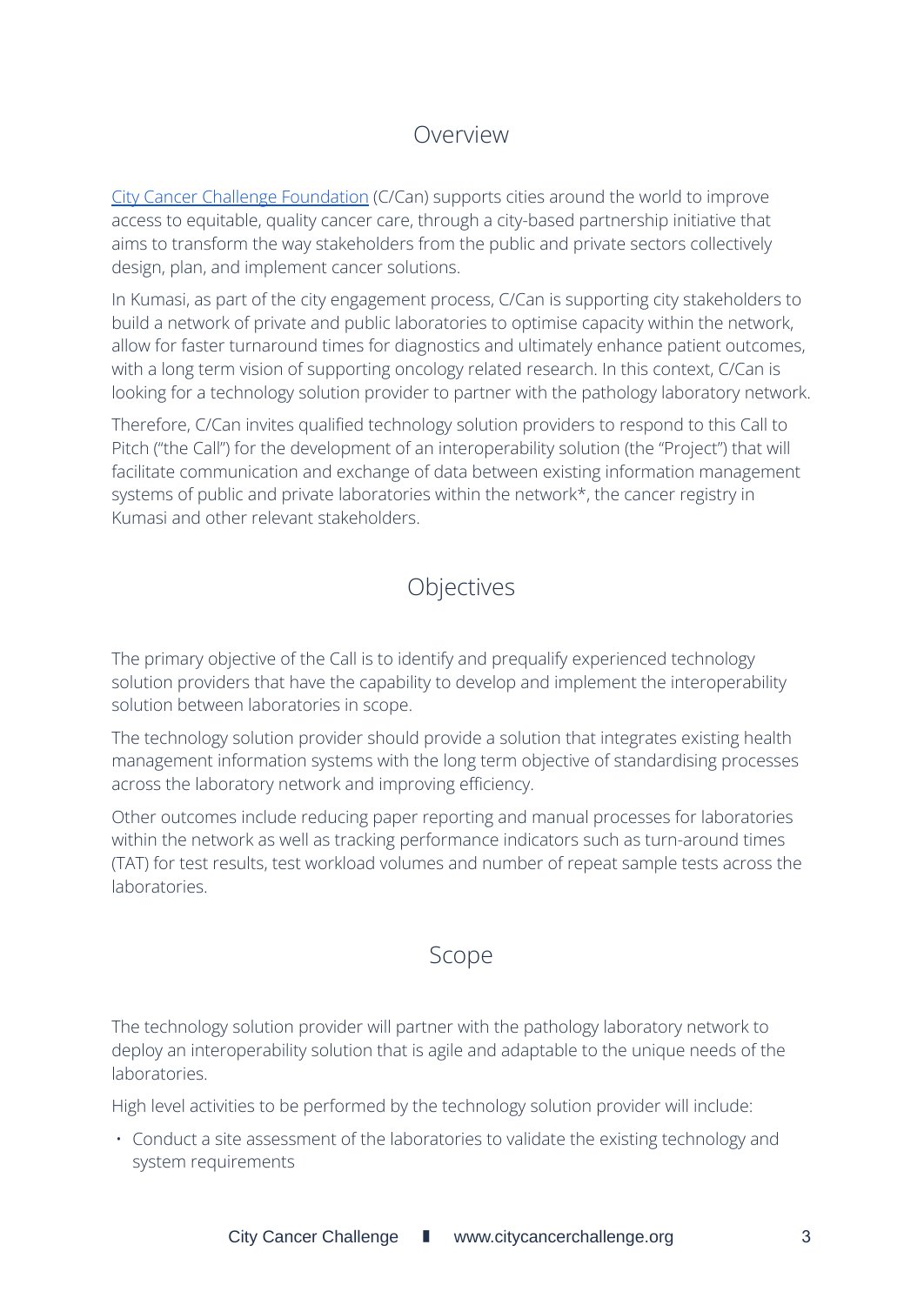- Design a suitable solution to integrate interoperability features across the network
- Develop the interoperability solution which will enable exchange of data between the laboratories and a Laboratory Information Management System (LIMS) feature
- Conduct pilot testing of the interoperability solution across selected laboratories within Kumasi, Ghana
- Analyse pilot data and prepare progress reports
- Align on roll-out plans along different stages/ laboratories
- <span id="page-3-0"></span>• Deploy the interoperability solution and support maintenance

## Eligibility

- Technology solution provider should demonstrate partnering commitment and/or experience in working with networks in low- and middle-income countries
- Partner should demonstrate capacity or experience in deploying health/laboratory management solutions
- Partner should have experience in implementing similar projects for public or private organisations in low- and middle-income countries (desired)

The following categories of technology solution providers are eligible to participate in this Call:

- African tech companies with health-tech experience, specifically laboratory systems design, set-up and networking experience
- Tech companies with Pan-African coverage and health-tech experience, specifically around laboratory systems design, set-up and networking – especially in Anglophone West Africa
- Tech start-ups with strong health-tech experience, specifically around laboratory systems design, set-up and networking – preferably in Africa

## Expected Functionality

<span id="page-3-1"></span>While conceptualising the network, at this stage the interoperability solution is envisioned to be an enterprise management solution for laboratories that will at least:

- Be a cloud based solution to collect and manage laboratory test data, quality control data, inventory data and training resources within the laboratory network
- Link individual patient or sample data through a universal identifier for epidemiological and oncology purposes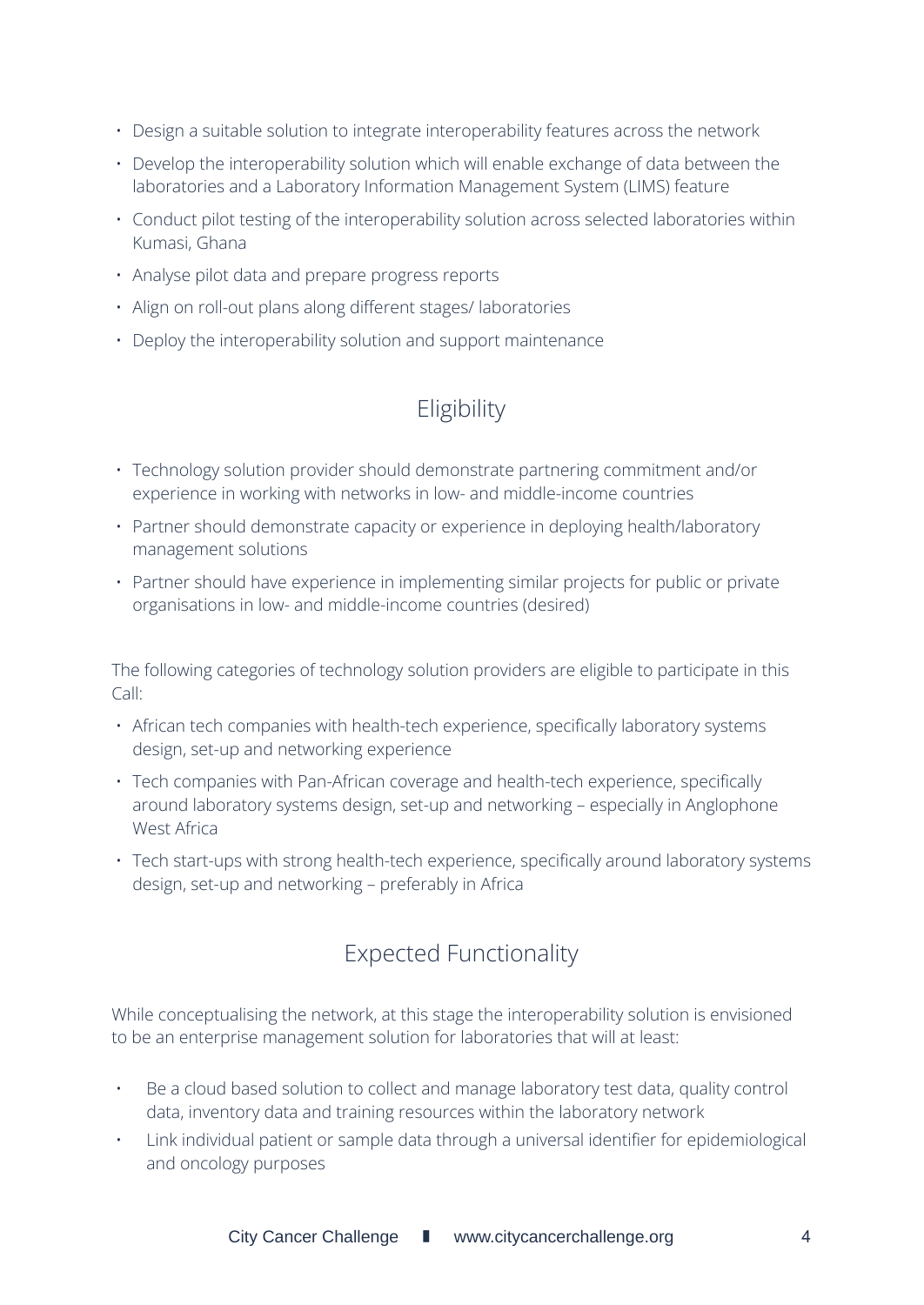- Capture and store data in a central database accessible by all laboratories within the network
- Allow for profiling, admission and exit of laboratories within the network
- Integrate with existing health management information systems
- Have a GUI interface where the laboratories can manually input data
- Back up data offline and synchronise with the central database when there is internet connectivity

Other core functionalities of the solution should include:

- **Workflow management** To define key laboratory activities, standard operating procedures, approval processes and routing lab test requests among laboratories
- **Sample management** To assign sample ID on arrival, manage sample storage and define sample access rights
- **Inventory management** To assign inventory ID on arrival, label barcodes and monitor inventory levels. Special consideration should be given to modules that incorporate blood bank inventory reporting
- **Billing management and revenue sharing** To process payment, generate invoices and report expenses
- **Instrument management** To integrate instruments, reduce transcript errors and ease calibration
- **Data warehouse** To store, extract and manage data for analysis, reporting and quality review purposes
- **Information sharing** To share information among laboratories

*Please note that this list is not exhaustive and additional functionalities may be included at the Request for Proposal stage*

#### Expression of Interest

<span id="page-4-0"></span>The Call to Pitch response should contain information on the following:

- a) Legal name and registration/ practice jurisdiction of technology solution provider (where the provider is a consortium, please indicate names of all consortium members, clearly indicating the Consortium Lead)
- b) Corporate profile including scope of services offered
- c) Partnering commitment and ambition
- d) Track record and experience of the technology solution provider in similar assignments including list of key clients served (where client confidentiality is a restriction, please provide a no-name profile of the client)